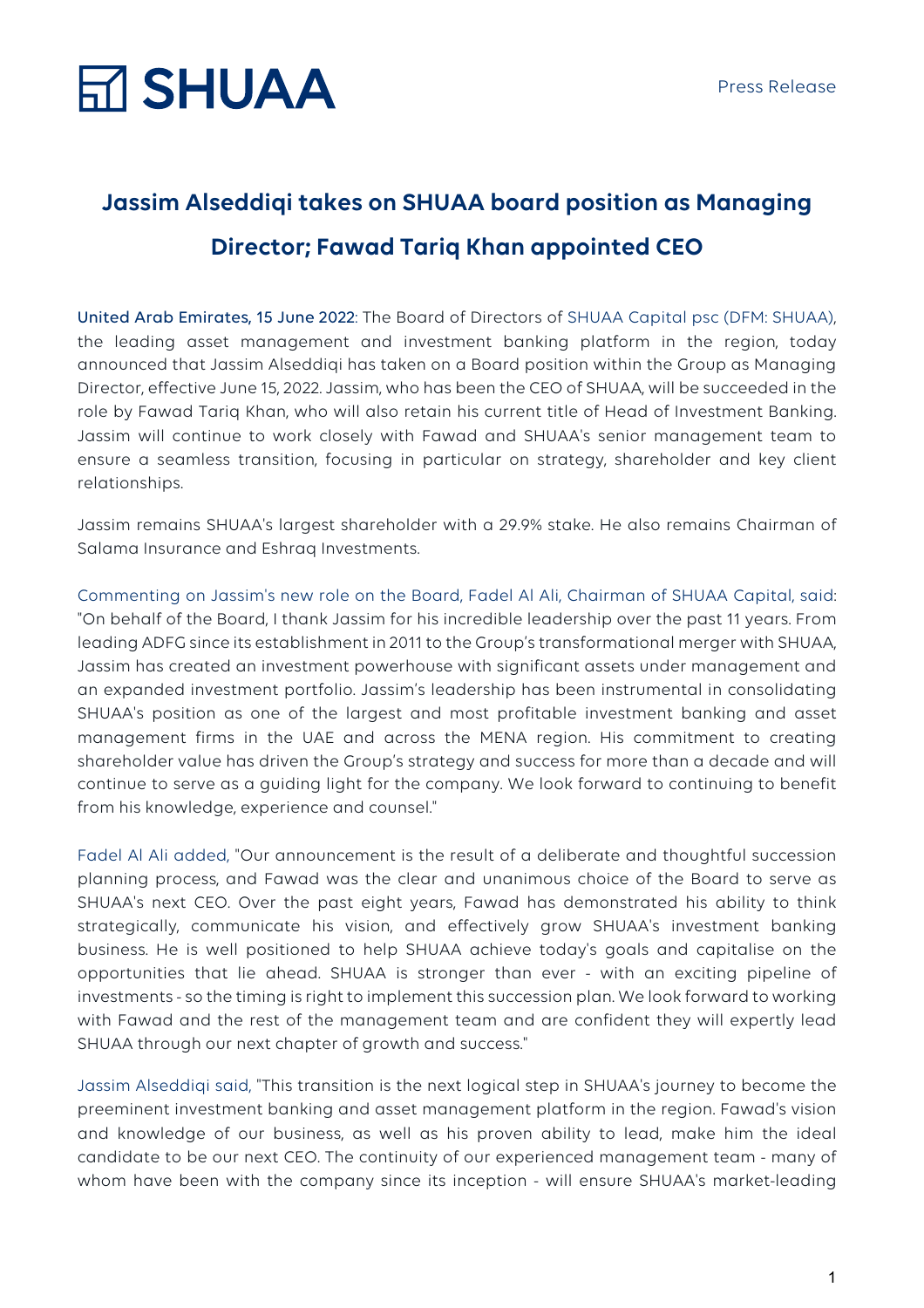# **M SHUAA**

position. As a shareholder and board member, I believe SHUAA's best days are ahead of us, and I look forward to supporting the team as needed."

Fawad Tariq Khan said, "I am honored by the opportunity to work with our incredible team of people, especially as SHUAA experiences an exciting and dynamic period of growth as a company. As CEO, I am committed to building on Jassim's legacy by continuing to focus on our expertise in providing innovative investment solutions that have made SHUAA such a successful investment banking and asset management platform. I look forward to working closely with the Board and management team to build on our successful track record of growth and value creation for our shareholders, investors and all other stakeholders."

Jassim founded Abu Dhabi Capital Management, an alternative asset manager, as ADFG was then called, in 2011. After launching the region's first secondary private equity fund, he followed up with successful investment strategies in alternative debt, a public markets fund (Goldilocks), the acquisition in 2013 of Northacre Plc, a UK-listed real estate developer, and a 48% controlling stake in SHUAA Capital, the region's longest standing investment bank, in 2016.

Jassim was instrumental in charting a new course for SHUAA Capital when he took over as Chairman of the investment bank, which struggled with losses until 2017. In 2019, Alseddiqi led the complex reverse merger between SHUAA and ADFG to create a business with both an asset management and investment banking platform to diversify its revenue streams. Under Jassim's leadership, SHUAA continues to record strong profitability and performance despite COVID -19 headwinds.

To date, SHUAA has completed many significant transactions - including the successful listing of Anghami, the first Arab technology company on NASDAQ, the management of a USD 50 million structured sukuk for Pure Harvest Smart Farms, the leading sustainable technology-based agribusiness based in the UAE, and most recently the acquisition by SHUAA's managed fund of Stanford Marine and Allianz Marine and Logistics Services Holding Limited ("Allianz"), creating the world's fourth largest operator of offshore support vessels for the resurgent energy sector.

Recently, SHUAA also listed a USD 100 million Special Purpose Acquisition Company (SPAC) on the Nasdaq Global Market in New York, which began trading on March 2, 2022, under the ticker symbol (SHUA).

**Ends**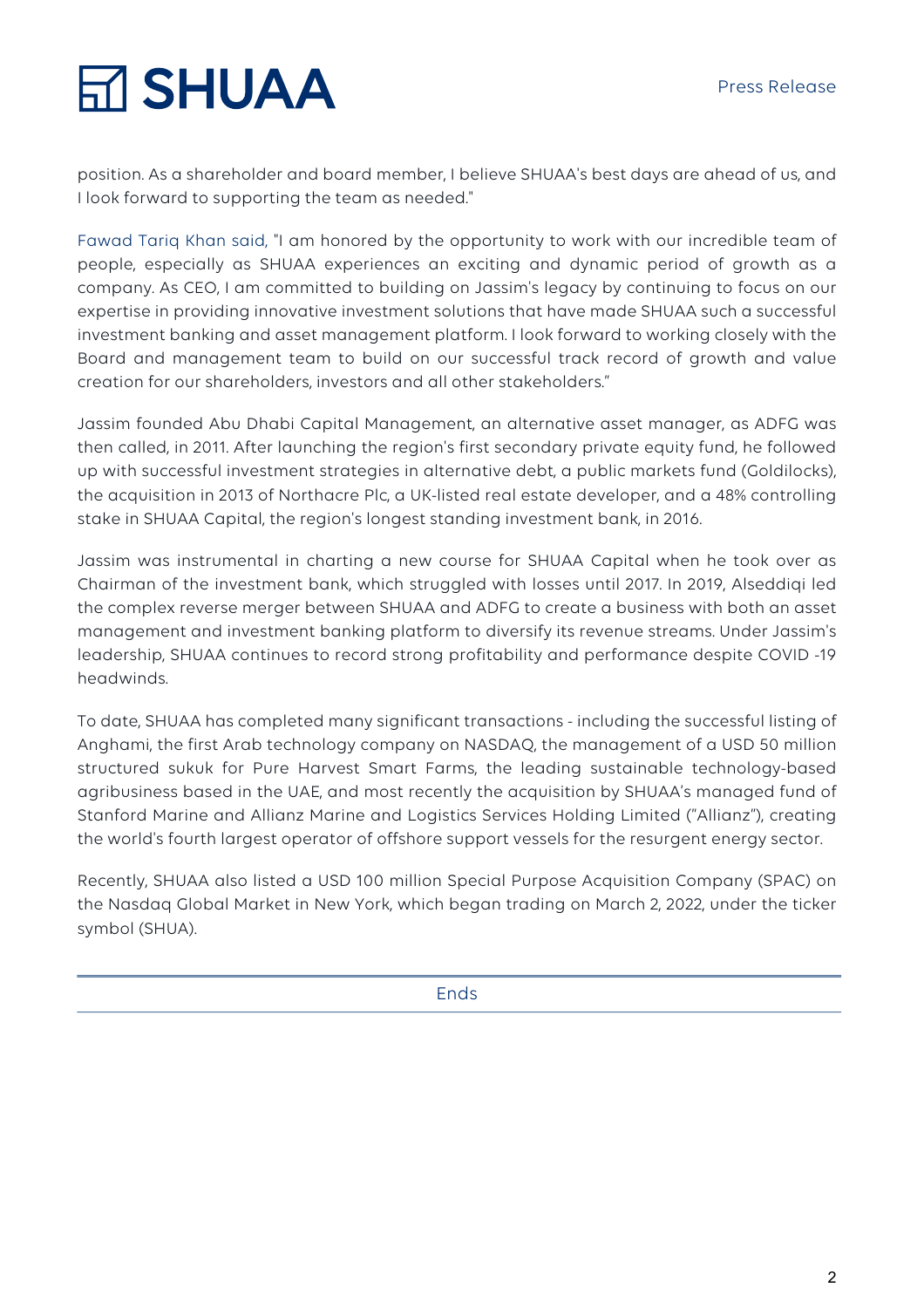## **M SHUAA**

#### Press Contacts

#### SHUAA Capital psc

Hani El Abid Head of Marketing and Communications Tel: +971 4 3199 723 Email: helabid@shuaa.com www.shuaa.com

#### ASDA'A BCW

Dhanya Issac Associate Director Tel: +971 4 450 7600 Email: dhanya.issac@bcw-global.com www.asdaa-bcw.com

#### About SHUAA Capital psc

SHUAA Capital psc (DFM: SHUAA) is a leading asset management and investment banking platform. SHUAA Capital psc is recognized for its strong track record and pioneering approach to investing through a differentiated, innovative and global product offering focused on public and private markets, debt and real estate.

The asset management segment, one of the region's largest, manages real estate funds and projects, investment portfolios and funds in the regional equities, fixed income and credit markets; it also provides investment solutions to clients, with a focus on alternative investment strategies. The investment banking segment provides corporate finance advisory, transaction services, private placement, public offerings of equity and debt securities, while also creating market liquidity on OTC fixed income products. The firm is regulated as a financial investment company by the Securities and Commodities Authority.

To learn more about SHUAA Capital, please visit:

- § Website: www.shuaa.com
- § Twitter: https://twitter.com/SHUAA\_Capital
- § LinkedIn: https://www.linkedin.com/company/shuaa-capital
- Facebook: https://www.facebook.com/SHUAA.Capital.psc

#### Cautionary Statement Regarding Forward-Looking Information:

This document contains forward-looking statements. Forward-looking statements are neither historical facts nor assurances of future performance. Instead, they are based only on our current beliefs, expectations and assumptions regarding the future of our business, future plans and strategies, projections, anticipated events and trends, the economy and other future conditions. Forwardlooking statements can be identified by words such as: "anticipate," "aspire," "intend," "plan," "goal," "objective," "seek," "believe," "project," "estimate," "expect," "forecast," "strategy," "target," "trend," "future," "likely," "may," "should," "will" and similar references to future periods.

Examples of forward-looking statements include, among others, statements we make regarding:

- **Expected operating results, such as revenue growth and earnings.**
- § Anticipated levels of expenditures and uses of capital.
- Ability to identify and merge with a target and access to capital markets.
- § Current or future volatility in the capital and credit markets and future market conditions.

Because forward-looking statements relate to the future, they are subject to inherent uncertainties, risks and changes in circumstances that are difficult to predict and many of which are outside of our control. Our actual results and financial condition may differ materially from those indicated in the forward-looking statements. Therefore, you should not rely on any of these forwardlooking statements. Important factors that could cause our actual results and financial condition to differ materially from those indicated in the forward-looking statements include, among others, the following: Our ability to maintain adequate revenue levels and cost control; economic and financial conditions in the global markets and regional markets in which we operate, including volatility in interest rates, commodity and equity prices and the value of assets; the implementation of our strategic initiatives, including our ability to effectively manage the redeployment of our balance sheet and the expansion of our strategic businesses; the reliability of our risk management policies, procedures and methods; continued volatility in the capital or credit markets; geopolitical events; developments and changes in laws and regulations, including increased regulation of the financial services industry through legislative action and revised rules and standards applied by our regulators.